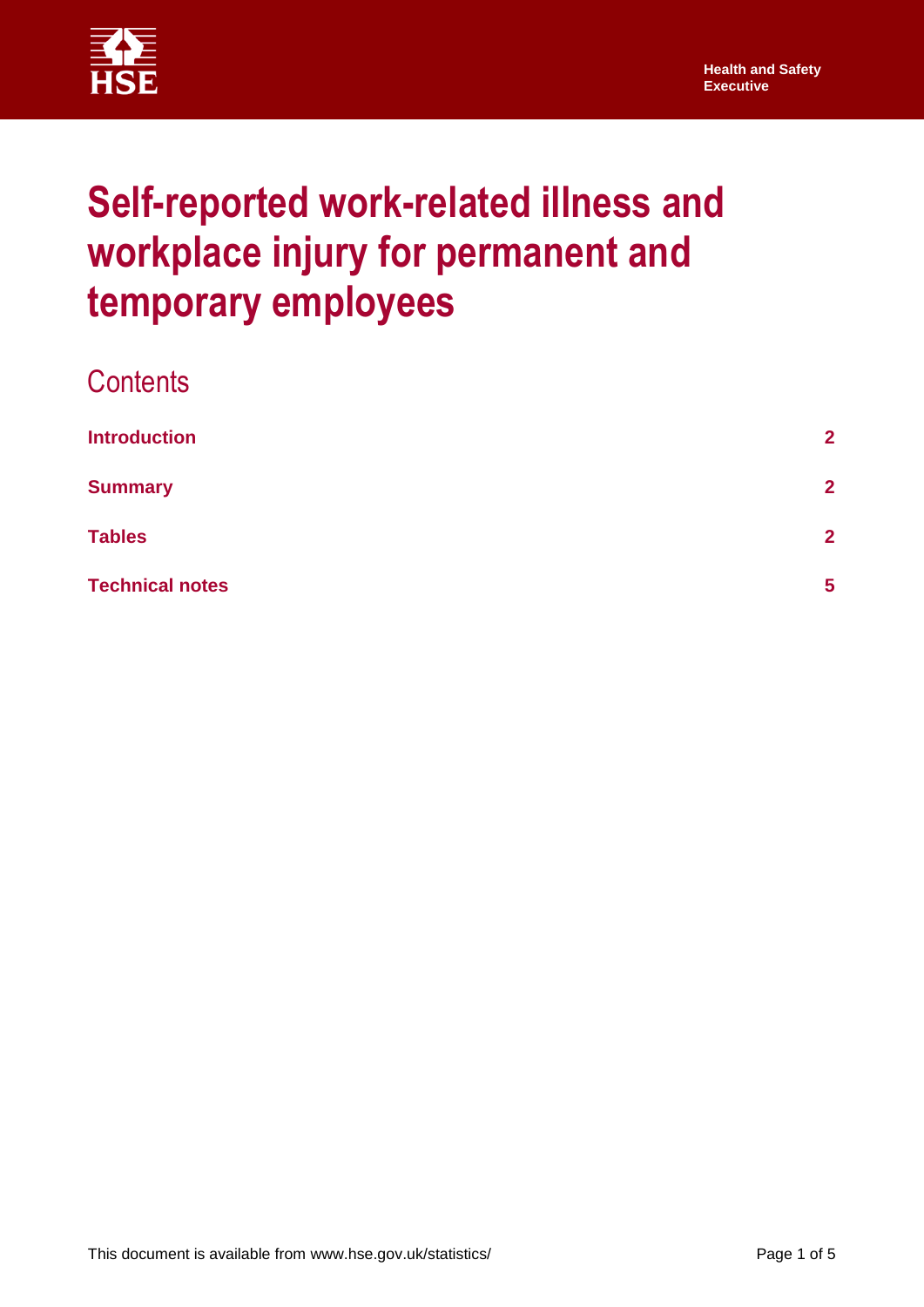# <span id="page-1-0"></span>**Introduction**

The following analysis looks at self-reported workplace injury and work-related illness figures from the Labour Force Survey, for permanent and temporary employees.

As temporary employees tend to work fewer hours than permanent employees, rates have been calculated for full-time equivalent (FTE) employees, allowing more direct comparisons between the two groups.

# <span id="page-1-1"></span>**Summary**

Once the difference in hours worked are taken into account, by using FTE rates: ■ Temporary and permanent employees have comparable rates for both injuries and ill health; however

**T** Temporary employees have around half the average working days lost per employee of permanent employees.

### <span id="page-1-2"></span>**Tables**

**Table 1: Estimated incidence and rates of all self-reported workplace injury sustained in current job, by permanent/temporary work, for current employees, averaged 2009/10 - 2013/14**

| Permanent/temporary work                                     | <b>Averaged estimated</b><br>incidence (thousands) |          |         |              | Averaged rate per 100 000<br><b>FTE employees</b> |              |
|--------------------------------------------------------------|----------------------------------------------------|----------|---------|--------------|---------------------------------------------------|--------------|
|                                                              | central                                            | 95% C.I. |         | central      | 95% C.I.                                          |              |
|                                                              |                                                    | lower    | upper   |              | lower                                             | upper        |
| All                                                          | 496                                                | 478      | 513     | 2480         | 2390                                              | 2570         |
| Permanent                                                    | 471                                                | 454      | 489     | 2480         | 2390                                              | 2570         |
| Temporary                                                    | 24                                                 | 20       | 28      | 2380         | 1990                                              | 2780         |
| Fixed contract / agency worker<br>Other temporary employment | 16<br>7                                            | 13<br>5  | 20<br>9 | 2210<br>2890 | 1780<br>2030                                      | 2640<br>3750 |

**Source: Labour Force Survey (LFS)**

**Table 2: Estimated incidence and rates of self-reported workplace non-fatal injury with over-threeday absence sustained in current job, by permanent/temporary work, for current employees, averaged 2009/10 - 2013/14**

| Permanent/temporary work                                     | <b>Averaged estimated</b><br>incidence (thousands) |              |              |                | Averaged rate per 100 000<br><b>FTE employees</b> |                |
|--------------------------------------------------------------|----------------------------------------------------|--------------|--------------|----------------|---------------------------------------------------|----------------|
|                                                              | central                                            | 95% C.I.     |              | central        | 95% C.I.                                          |                |
|                                                              |                                                    | lower        | upper        |                | lower                                             | upper          |
| All                                                          | 163                                                | 153          | 173          | 820            | 770                                               | 870            |
| Permanent                                                    | 157                                                | 147          | 167          | 820            | 770                                               | 880            |
| Temporary                                                    |                                                    | 5            | 8            | 660            | 460                                               | 850            |
| Fixed contract / agency worker<br>Other temporary employment | 4<br>$\star$                                       | 2<br>$\star$ | 5<br>$\star$ | 520<br>$\star$ | 320<br>$\star$                                    | 710<br>$\star$ |

**Source: Labour Force Survey (LFS)**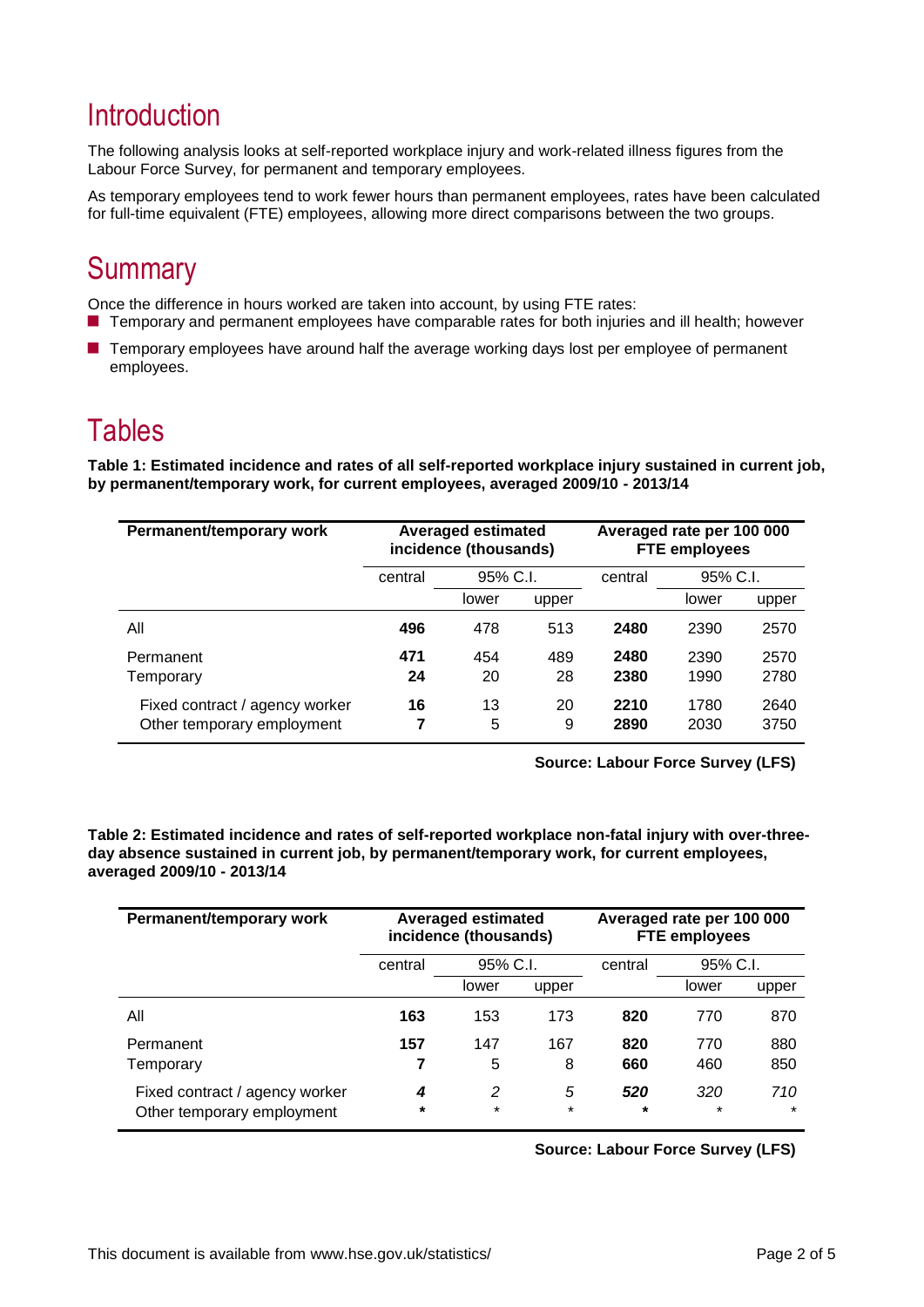**Table 3: Estimated days (full-day equivalent) off work and average days lost per (full-time equivalent) worker due to self-reported workplace non-fatal injury sustained in current job, by permanent/temporary work, for current employees, averaged 2009/10 - 2013/14**

| Permanent/temporary work                                     | <b>Averaged estimated days</b><br>lost (thousands) |          |          |               | Average days lost per FTE<br>employee |              |
|--------------------------------------------------------------|----------------------------------------------------|----------|----------|---------------|---------------------------------------|--------------|
|                                                              | central                                            | 95% C.I. |          | central       | 95% C.I.                              |              |
|                                                              |                                                    | lower    | upper    |               | lower                                 | upper        |
| All                                                          | 3102                                               | 2771     | 3434     | 0.16          | 0.14                                  | 0.17         |
| Permanent                                                    | 3025                                               | 2695     | 3354     | 0.16          | 0.14                                  | 0.18         |
| Temporary                                                    | 77                                                 | 39       | 115      | 0.078         | 0.040                                 | 0.12         |
| Fixed contract / agency worker<br>Other temporary employment | 50<br>28                                           | 18<br>6  | 81<br>49 | 0.074<br>0.11 | 0.018<br>0.024                        | 0.11<br>0.19 |

**Source: Labour Force Survey (LFS)**

**Table 4: Estimated prevalence and rates of self-reported work-related illness caused or made worse by current job, by permanent/temporary work, for current employees, averaged 2008/09, 2011/12 - 2013/14**

| Permanent/temporary work                                     | <b>Averaged estimated</b><br>prevalence (thousands) |          |          |              | Averaged rate per 100 000<br><b>FTE employees</b> |              |
|--------------------------------------------------------------|-----------------------------------------------------|----------|----------|--------------|---------------------------------------------------|--------------|
|                                                              | central                                             | 95% C.I. |          | central      | 95% C.I.                                          |              |
|                                                              |                                                     | lower    | upper    |              | lower                                             | upper        |
| All                                                          | 751                                                 | 730      | 772      | 3760         | 3660                                              | 3860         |
| Permanent                                                    | 720                                                 | 699      | 741      | 3790         | 3680                                              | 3890         |
| Temporary                                                    | 31                                                  | 27       | 35       | 3230         | 2790                                              | 3670         |
| Fixed contract / agency worker<br>Other temporary employment | 22<br>9                                             | 19<br>7  | 26<br>11 | 3060<br>3730 | 2570<br>2760                                      | 3550<br>4700 |

**Source: Labour Force Survey (LFS)**

**Table 5: Estimated incidence and rates of self-reported work-related illness caused or made worse by current job, by permanent/temporary work, for current employees, averaged 2008/09, 2011/12 - 2013/14**

| Permanent/temporary work                                     | <b>Averaged estimated</b><br>incidence (thousands) |          |       | Averaged rate per 100 000<br><b>FTE employees</b> |              |              |
|--------------------------------------------------------------|----------------------------------------------------|----------|-------|---------------------------------------------------|--------------|--------------|
|                                                              | central                                            | 95% C.I. |       | central                                           | 95% C.I.     |              |
|                                                              |                                                    | lower    | upper |                                                   | lower        | upper        |
| All                                                          | 375                                                | 360      | 390   | 1880                                              | 1800         | 1950         |
| Permanent                                                    | 358                                                | 344      | 373   | 1890                                              | 1810         | 1960         |
| Temporary                                                    | 16                                                 | 13       | 20    | 1700                                              | 1380         | 2030         |
| Fixed contract / agency worker<br>Other temporary employment | 11<br>6                                            | 8<br>4   | 13    | 1510<br>2270                                      | 1160<br>1500 | 1860<br>3050 |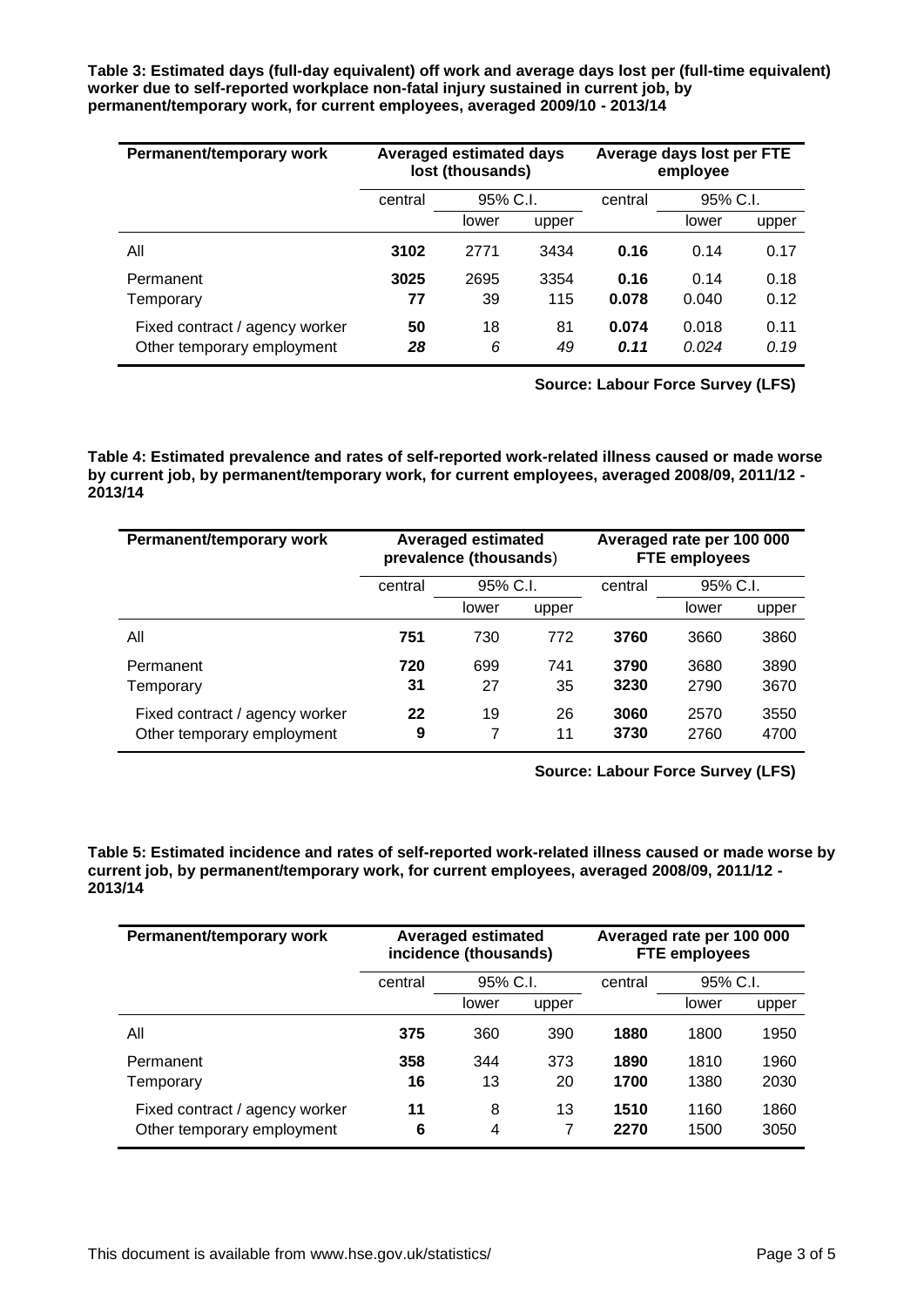**Table 6: Estimated days (full-day equivalent) off work and average days lost per (full-time equivalent) employee due to self-reported illness caused or made worse by current job, by permanent/temporary work, for current employees, averaged 2008/09, 2011/12 - 2013/14**

| Permanent/temporary work                                     | Averaged estimated days lost<br>(thousands) |              |              |              | Average days lost per FTE<br>employee |              |
|--------------------------------------------------------------|---------------------------------------------|--------------|--------------|--------------|---------------------------------------|--------------|
|                                                              | central                                     | 95% C.I.     |              | central      | 95% C.I.                              |              |
|                                                              |                                             | lower        | upper        |              | lower                                 | upper        |
| Αll                                                          | 13548                                       | 12716        | 14381        | 0.68         | 0.64                                  | 0.72         |
| Permanent<br>Temporary                                       | 13224<br>324                                | 12398<br>220 | 14050<br>428 | 0.70<br>0.34 | 0.65<br>0.23                          | 0.74<br>0.44 |
| Fixed contract / agency worker<br>Other temporary employment | 230<br>95                                   | 140<br>42    | 319<br>147   | 0.32<br>0.39 | 0.19<br>0.17                          | 0.44<br>0.60 |

**Source: Labour Force Survey (LFS)**

#### **Notes:**

\* Sample numbers too small to provide reliable estimates

Figures in italics are estimates based on fewer than 30 sample cases